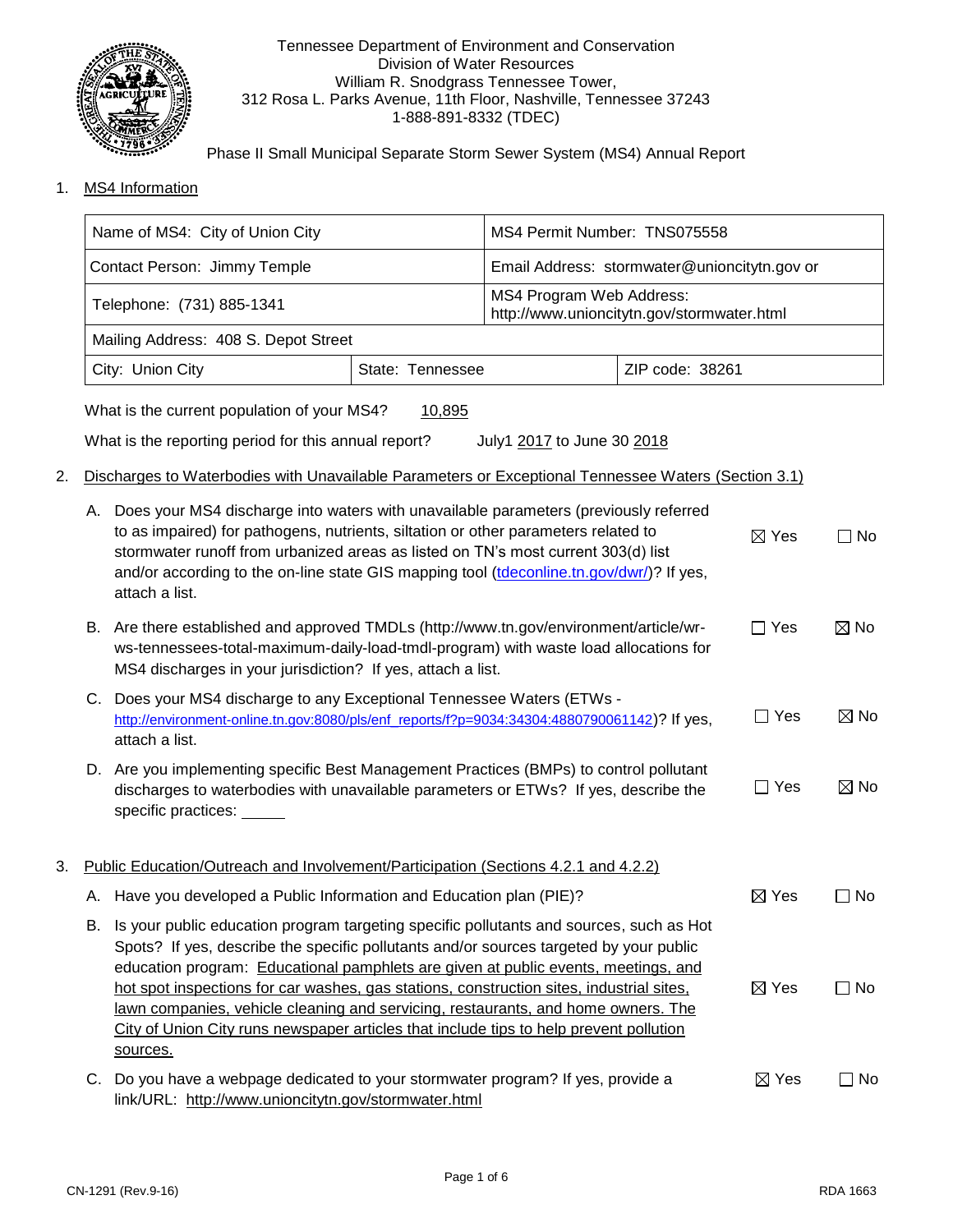- D. Summarize how you advertise and publicize your public education, outreach, involvement and participation opportunities: Department vehicles have informational stormwater stickers dsplayed, the City of Union City's Stormwater website, stormwater facebook page, TAB Program, visiting and speaking with different groups and reaching out through public events and meetings, We print tips on water bills and newspaper acticles. The City of Union City host employee training and mail pamphlets for educational purposes for educational puposes and outreach.
- E. Summarize the public education, outreach, involvement and participation activities you completed during this reporting period: The City of Union City participated in the TAB program. Stormwater inlets were sprayed for public education in various areas throughout the city limits. Fetilizer and pesticicde pamphlets for hotspot inspections and educational purposes were sent by mail. Participated in the Midsouth Clean Water Day in September. A booth was hosted and held for the annual Cornfest held in Union City. Attended a City Beautiful Meeting and edcuated the attendees about Stormwater expectations and the state permit. 250K Tree Day was promoted and distributed pamphlets to the attendees. Stormwater attended a Civitan Meeting as a speaker. A presentation for Stormwater for educational purposes was watched, During the meeting, we promoted the upcoming 250K Tree Day and previous events along with giving out educational pamphlets and stormwater promotional gifts. Created a Stormwater Feedback Form for contractors and engineers. New and current employee stormwater training was held for all City employees. Educational brochures and pamphlets were sent to indutries per the City of Union City's PIE Plan. Quarterly newspaper articles were ran in the local newspaper about illicit discharges and how to prevent them. 30 copies of the Discover the Waters of Tennessee books were distributed to the Obion County Library at 1221 E. Reelfoot Avenue for Public Educational purposes. Stormwater tips were printed on utility bills twice a year The City of Union City participated as a contributor for the annual 250K Tree Day in February and contributed 1245 trees. Trees were given to the Crown Club and to the Boys & Girls Club to plant. Educational pamphlets and brochures were distrubuted for hotspot inspections and educational purposes on vehicle washing and servicing. Educational brochures and pamphlets were mailed to restaurants for illicit discharges. Held an educational meeting in the City Courtroom for engineers, contractors, and general public to update everyone and to help with any questions from anyone about the City's and State's expectations. An educational presentation was held at the Boys & Girls Club for stormwater to reach through children. The City of Union City hosted a Park Clean Up Day on 06/15/18 at the Community Playground and the wooden park. Set as a guest speaker at the Kiwanis Club and showed a stormwater presentation along with given out pamphlets and stormwater promotional supplies.
- F. Summarize any specific successful outcome(s) (e.g., citizen involvement, pollutant reduction, water quality improvement, etc.) fully or partially attributable to your public education and participation program during this reporting period: 2017-2018 was the first year the City participated as a contributor in the 250K Tree Day. There were many parcticipates and inquiries. 1245 trees were distributed and many participates sent in picutres of children planting their new seeldings to improve the environment. 2017-2018 was the first year of meeting with various clubs with presentations. These meetings helped with transparency with upcoming stormwater changes and what exactly stormwater is.

#### 4. Illicit Discharge Detection and Elimination (Section 4.2.3)

- A. Have you developed and do you continue to update a storm sewer system map that shows the location of system outfalls where the municipal storm sewer system discharges into waters of the state or conveyances owned or operated by another MS4?  $\boxtimes$  Yes  $\Box$  No B. If yes, does the map include inputs into the storm sewer collection system, such as the inlets, catch basins, drop structures or other defined contributing points to the  $\Box$ Yes  $\boxtimes$  No
- C. How many outfalls have you identified in your storm sewer system? 355

sewershed of that outfall, and general direction of stormwater flow?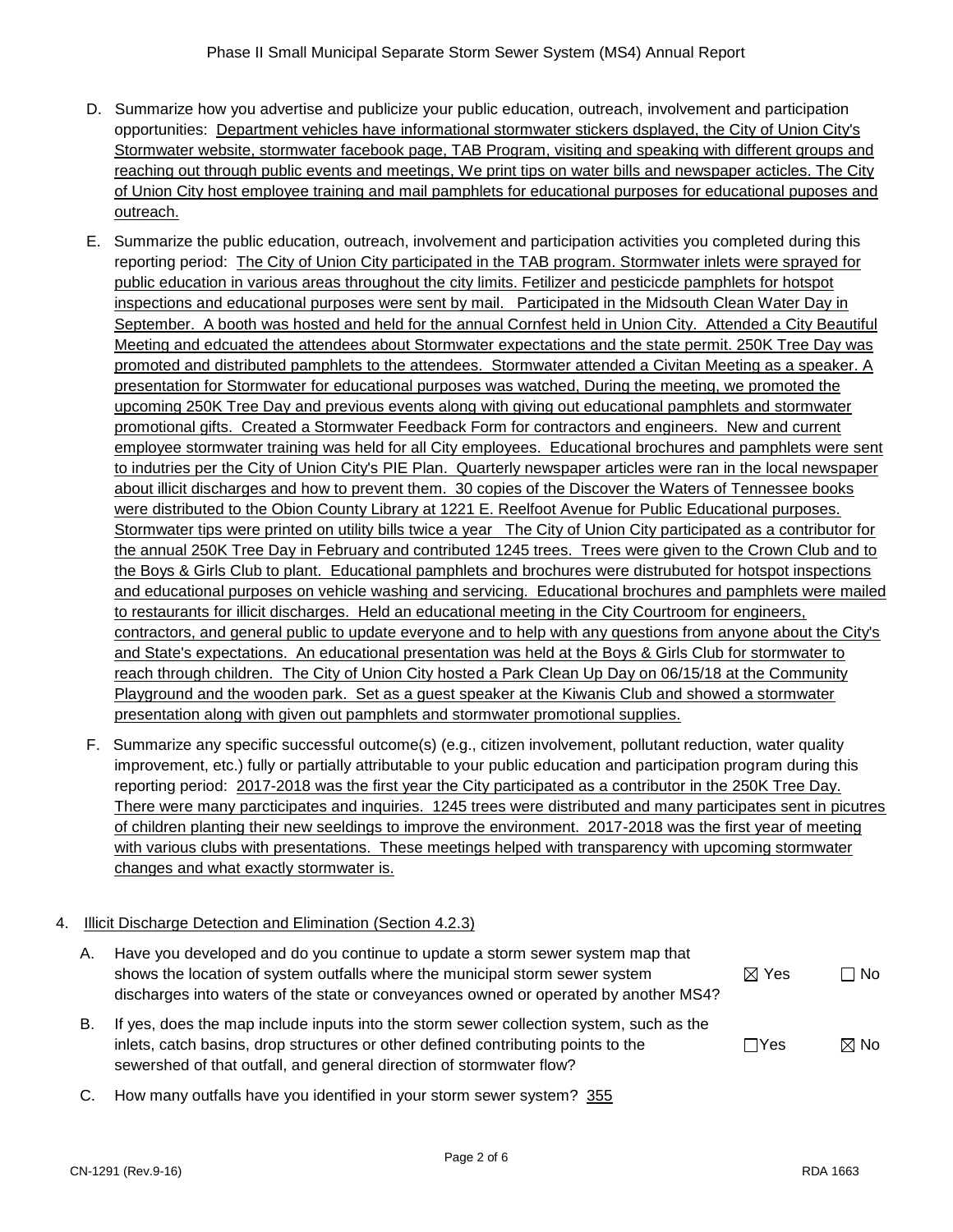|    | D.        | Do you have an ordinance, or other regulatory mechanism, that prohibits non-<br>stormwater discharges into your storm sewer system?                                                                                                                                                                                                                                                                                                                                                                                                                                                    | $\boxtimes$ Yes               | $\square$ No           |
|----|-----------|----------------------------------------------------------------------------------------------------------------------------------------------------------------------------------------------------------------------------------------------------------------------------------------------------------------------------------------------------------------------------------------------------------------------------------------------------------------------------------------------------------------------------------------------------------------------------------------|-------------------------------|------------------------|
|    | Ε.        | Have you implemented a plan to detect, identify and eliminate non-stormwater<br>discharges, including illegal disposal, throughout the storm sewer system? If yes,<br>provide a summary: The City of Union City performs Hot Spot Inspections and outfall<br>inspections. Police are on patrol 24 hours a day for detection and Solid Waste<br>collection occurs weekly. Public Work and Parks and Rec. Department works daily to<br>clean the parks and to maintain good housekeeping. The City of Union City identifies<br>and investigates all complaints for sources of pollution. | $\boxtimes$ Yes               | $\square$ No           |
|    | F.        | How many illicit discharge related complaints were received this reporting period? 19                                                                                                                                                                                                                                                                                                                                                                                                                                                                                                  |                               |                        |
|    | G.        | How many illicit discharge investigations were performed this reporting period? 19                                                                                                                                                                                                                                                                                                                                                                                                                                                                                                     |                               |                        |
|    | Η.        | Of those investigations performed, how many resulted in valid illicit discharges that were addressed and/or<br>eliminated? 9                                                                                                                                                                                                                                                                                                                                                                                                                                                           |                               |                        |
| 5. |           | Construction Site Stormwater Runoff Pollutant Control (Section 4.2.4)                                                                                                                                                                                                                                                                                                                                                                                                                                                                                                                  |                               |                        |
|    | Α.        | Do you have an ordinance or other regulatory mechanism requiring:                                                                                                                                                                                                                                                                                                                                                                                                                                                                                                                      |                               |                        |
|    |           | Construction site operators to implement appropriate erosion prevention and sediment<br>control BMPs consistent with those described in the TDEC EPSC Handbook?                                                                                                                                                                                                                                                                                                                                                                                                                        | $\boxtimes$ Yes               | $\Box$ No              |
|    |           | Construction site operators to control wastes such as discarded building materials,<br>concrete truck washout, chemicals, litter, and sanitary waste?                                                                                                                                                                                                                                                                                                                                                                                                                                  | $\boxtimes$ Yes               | $\Box$ No              |
|    |           | Design storm and special conditions for unavailable parameters waters or Exceptional<br>Tennessee Waters consistent with those of the current Tennessee Construction<br>General Permit (TNR100000)?                                                                                                                                                                                                                                                                                                                                                                                    | $\boxtimes$ Yes               | $\Box$ No              |
|    | <b>B.</b> | Do you have specific procedures for construction site plan (including erosion prevention<br>and sediment BMPs) review and approval?                                                                                                                                                                                                                                                                                                                                                                                                                                                    | $\boxtimes$ Yes               | $\square$ No           |
|    | C.        | Do you have sanctions to enforce compliance?                                                                                                                                                                                                                                                                                                                                                                                                                                                                                                                                           | $\boxtimes$ Yes               | $\Box$ No              |
|    | D.        | Do you hold pre-construction meetings with operators of priority construction activities<br>and inspect priority construction sites at least monthly?                                                                                                                                                                                                                                                                                                                                                                                                                                  | $\boxtimes$ Yes               | $\Box$ No              |
|    | Ε.        | How many construction sites disturbing at least one acre or greater were active in your jurisdiction this reporting<br>period? 11                                                                                                                                                                                                                                                                                                                                                                                                                                                      |                               |                        |
|    | F.        | How many active priority and non-priority construction sites were inspected this reporting period? 18                                                                                                                                                                                                                                                                                                                                                                                                                                                                                  |                               |                        |
|    | G.        | How many construction related complaints were received this reporting period? 5                                                                                                                                                                                                                                                                                                                                                                                                                                                                                                        |                               |                        |
| 6. |           | Permanent Stormwater Management at New Development and Redevelopment Projects (Section 4.2.5)                                                                                                                                                                                                                                                                                                                                                                                                                                                                                          |                               |                        |
|    | Α.        | Do you have a regulatory mechanism (e.g. ordinance) requiring permanent stormwater<br>pollutant removal for development and redevelopment projects? If no, have you<br>submitted an Implementation Plan to the Division?                                                                                                                                                                                                                                                                                                                                                               | $\boxtimes$ Yes<br>$\Box$ Yes | $\Box$ No<br>$\Box$ No |
|    | В.        | Do you have an ordinance or other regulatory mechanism requiring:                                                                                                                                                                                                                                                                                                                                                                                                                                                                                                                      |                               |                        |
|    |           | Site plan review and approval of new and re-development projects?                                                                                                                                                                                                                                                                                                                                                                                                                                                                                                                      | $\boxtimes$ Yes               | $\Box$ No              |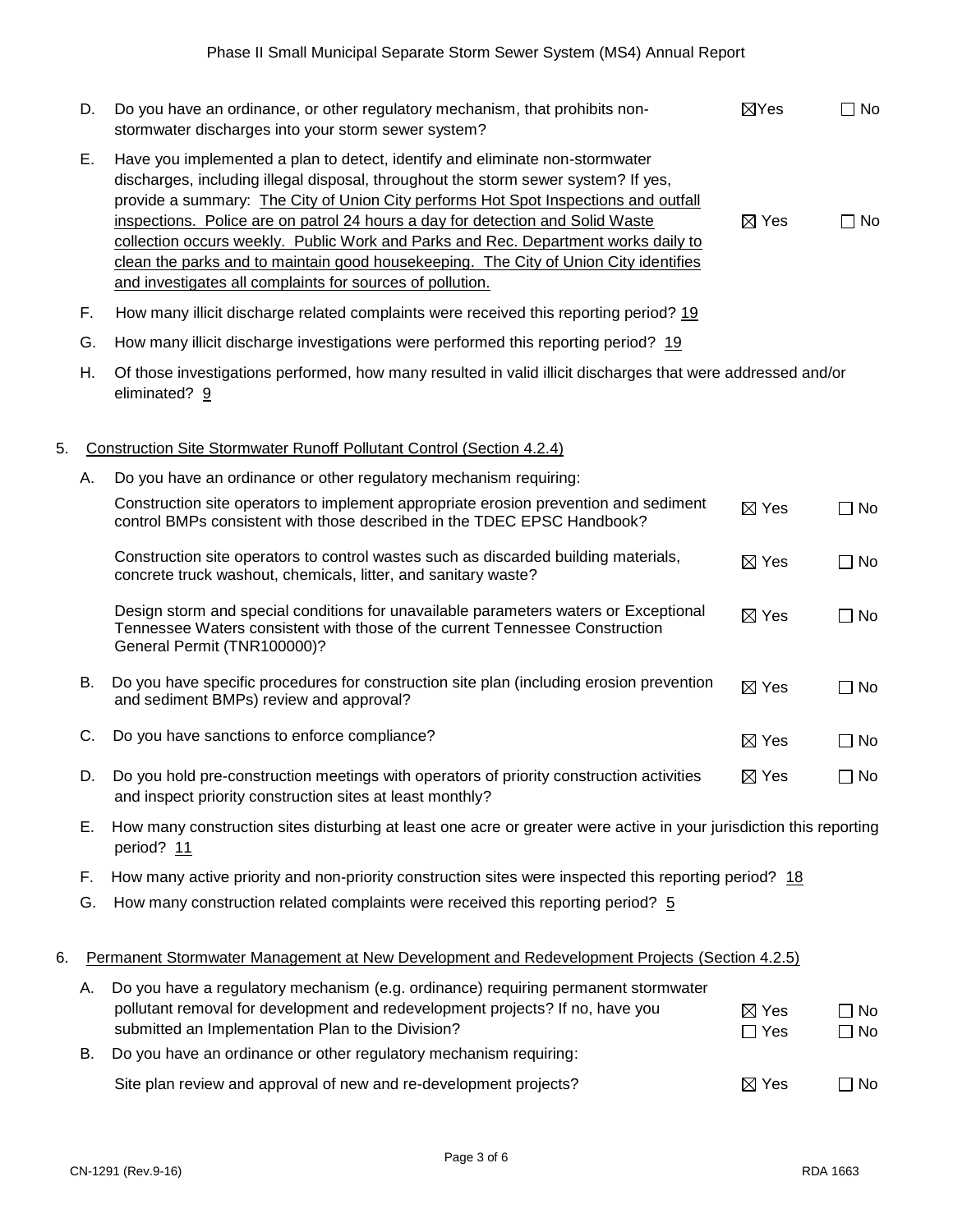|          | A process to ensure stormwater control measures (SCMs) are properly installed and<br>maintained?                                                                                                                                                                                                                                                                                                                                                   | $\boxtimes$ Yes                 | $\Box$ No      |
|----------|----------------------------------------------------------------------------------------------------------------------------------------------------------------------------------------------------------------------------------------------------------------------------------------------------------------------------------------------------------------------------------------------------------------------------------------------------|---------------------------------|----------------|
|          | Permanent water quality riparian buffers? If yes, specify requirements: Construction<br>requires buffer zone widths of a minimum of thirty feet. The thirty foot criterion for the<br>width of the buffer zone can be established on an average width basis. As long as the<br>minimum width of the buffer zone is fifteen feet. Construction on impaired or<br>exceptional waters, the width of the buffer zone shall be a minimum of sixty feet. | $\boxtimes$ Yes                 | $\Box$ No      |
| C.       | What is the threshold for development and redevelopment project plans plan review (e.g., all projects, projects<br>disturbing greater than one acre, etc.)? All land disturbances are required to obtain a land disturbance permit.<br>Any land disturbances over an acre are required to provide plans and be approved by the City of Union City the<br>State of Tennessee.                                                                       |                                 |                |
| D.       | How many development and redevelopment project plans were reviewed for this reporting period? 10                                                                                                                                                                                                                                                                                                                                                   |                                 |                |
| Ε.       | How many development and redevelopment project plans were approved? 10                                                                                                                                                                                                                                                                                                                                                                             |                                 |                |
| F.<br>G. | How many permanent stormwater related complaints were received this reporting period? 0<br>How many enforcement actions were taken to address improper installation or maintenance? 0                                                                                                                                                                                                                                                              |                                 |                |
| Η.       | Do you have a system to inventory and track the status of all public and private SCMs<br>installed on development and redevelopment projects?                                                                                                                                                                                                                                                                                                      | $\boxtimes$ Yes                 | □ No           |
| L.       | Does your program include an off-site stormwater mitigation or payment into public<br>stormwater fund? If yes, specify.                                                                                                                                                                                                                                                                                                                            | Yes<br>$\overline{\phantom{a}}$ | $\boxtimes$ No |

#### 7. Stormwater Management for Municipal Operations (Section 4.2.6)

 A. As applicable, have stormwater related operation and maintenance plans that include information related to maintenance activities, schedules and the proper disposal of waste from structural and non-structural stormwater controls been developed and implemented at the following municipal operations:

| Streets, roads, highways?                                                                                                                                                                                                              | $\boxtimes$ Yes | $\Box$ No      |
|----------------------------------------------------------------------------------------------------------------------------------------------------------------------------------------------------------------------------------------|-----------------|----------------|
| Municipal parking lots?                                                                                                                                                                                                                | $\Box$ Yes      | $\boxtimes$ No |
| Maintenance and storage yards?                                                                                                                                                                                                         | $\boxtimes$ Yes | $\Box$ No      |
| Fleet or maintenance shops with outdoor storage areas?                                                                                                                                                                                 | $\boxtimes$ Yes | $\Box$ No      |
| Salt and storage locations?                                                                                                                                                                                                            | $\boxtimes$ Yes | $\Box$ No      |
| Snow disposal areas?                                                                                                                                                                                                                   | $\boxtimes$ Yes | $\Box$ No      |
| Waste disposal, storage, and transfer stations?                                                                                                                                                                                        | $\boxtimes$ Yes | $\Box$ No      |
| Do you have a training program for employees responsible for municipal operations at<br>facilities within the jurisdiction that handle, generate and/or store materials which<br>constitute a potential pollutant of concern for MS4s? | $\boxtimes$ Yes | $\Box$ No      |
| If yes, are new applicable employees trained within six months, and existing applicable<br>employees trained and/or retrained within the permit term?                                                                                  | $\boxtimes$ Yes | □ No           |
|                                                                                                                                                                                                                                        |                 |                |

## 8. Reviewing and Updating Stormwater Management Programs (Section 4.4)

A. Describe any revisions to your program implemented during this reporting period including but not limited to: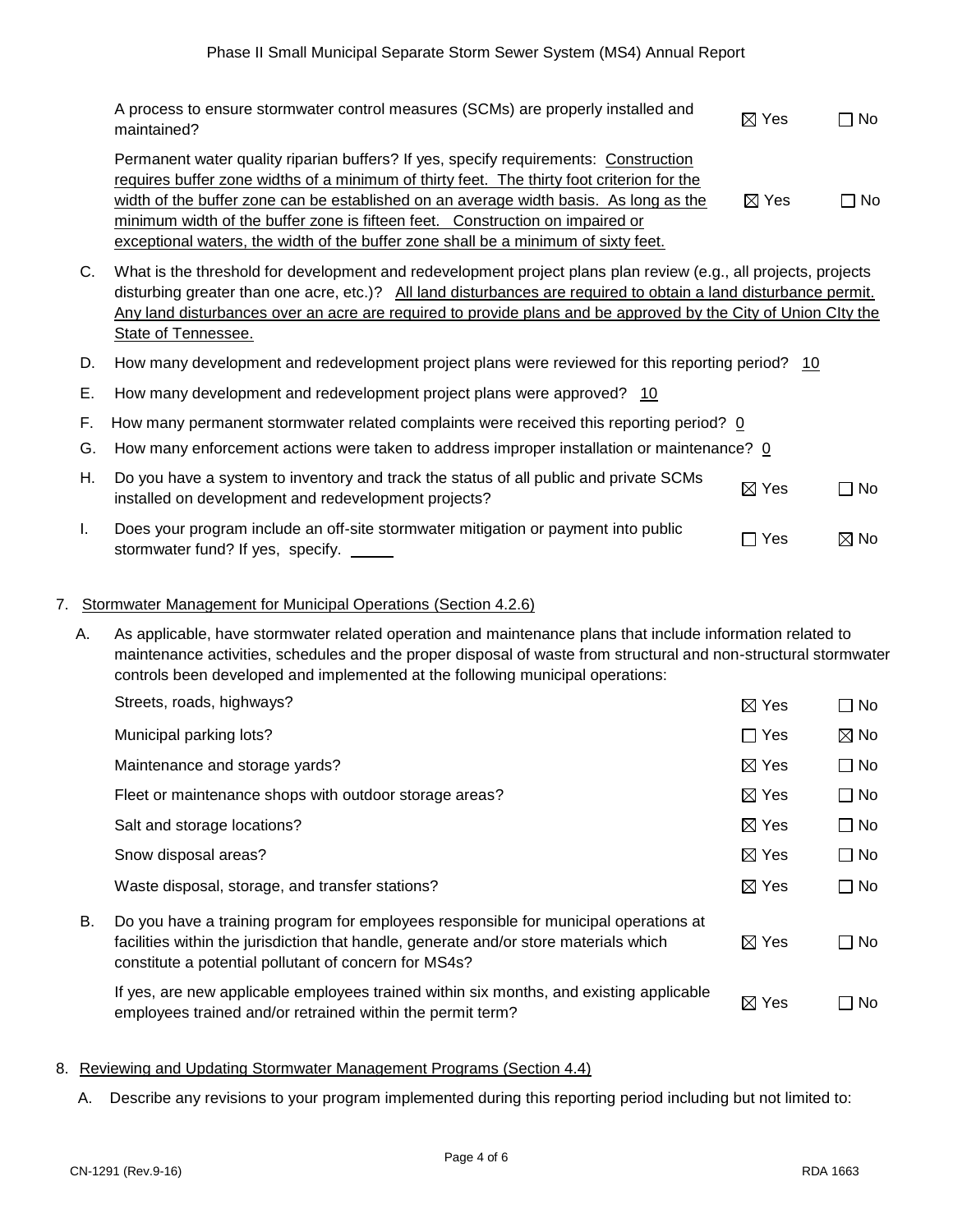Modifications or replacement of an ineffective activity/control measure. Implemented Operation and Maintenance Plans for all departments.

Changes to the program as required by the division to satisfy permit requirements. Added to our stormwater ordinance as required, The stormwater management design shall ensure the post construction run off volume is equal to or less than the predevelopment run off volume for a 25 year storm event. Also changed in the stormwater ordinance the Union City Board of Zoning Appeals shall serve as the Appeals Board for stormwater. Land disturbance verbage was also changed in the storwmater ordinance.

Information (e.g. additional acreage, outfalls, BMPs) on newly annexed areas and any resulting updates to your program. 0

 B. In preparation for this annual report, have you performed an overall assessment of your stormwater management program effectiveness? If yes, summarize the assessment results, and any modifications and improvements scheduled to be implemented in the next reporting period. In the next reporting year, complaints and construction complaints will be kept differently and filed effectively to easily obtain information.

| $\boxtimes$ Yes | $\Box$ No |
|-----------------|-----------|
|-----------------|-----------|

# 9. Enforcement Response Plan (Section 4.5)

- A. Have you implemented an enforcement response plan that includes progressive enforcement actions to address non-compliance, and allows the maximum penalties specified in TCA 68-221-1106? If no, explain.  $\boxtimes$  Yes  $\Box$  No
- B. As applicable, identify which of the following types of enforcement actions (or their equivalent) were used during this reporting period; indicate the number of actions, the minimum measure (e.g., construction, illicit discharge, permanent stormwater management), and note those for which you do not have authority:

| Action                                                      | Construction   | Permanent<br>Stormwater | <b>Illicit</b><br>Discharge | In Your ERP?             |                |
|-------------------------------------------------------------|----------------|-------------------------|-----------------------------|--------------------------|----------------|
| Verbal warnings                                             | #50            | #0                      | #Z                          | $\boxtimes$ Yes          | $\Box$ No      |
| Written notices                                             | # $\mathbf{Z}$ | #0                      | # $\mathbf{Z}$              | $\boxtimes$ Yes          | $\Box$ No      |
| Citations with<br>administrative penalties                  | #0             | #0                      | # <u>0</u>                  | $\boxtimes$ Yes          | <b>No</b><br>П |
| Stop work orders                                            | #5             | #0                      | #1                          | $\boxtimes$ Yes          | No             |
| Withholding of plan<br>approvals or other<br>authorizations | #1             | #0                      | <u>#0</u>                   | $\boxtimes$ Yes          | $\Box$ No      |
| <b>Additional Measures</b>                                  | #0             | #0                      | #0                          | Describe: Not applicable |                |

C. Do you track instances of non-compliance and related enforcement documentation?  $\boxtimes$  Yes  $\Box$  No

 D. What were the most common types of non-compliance instances documented during this reporting period? Construction sites with installing and maintaing EPSC measures.